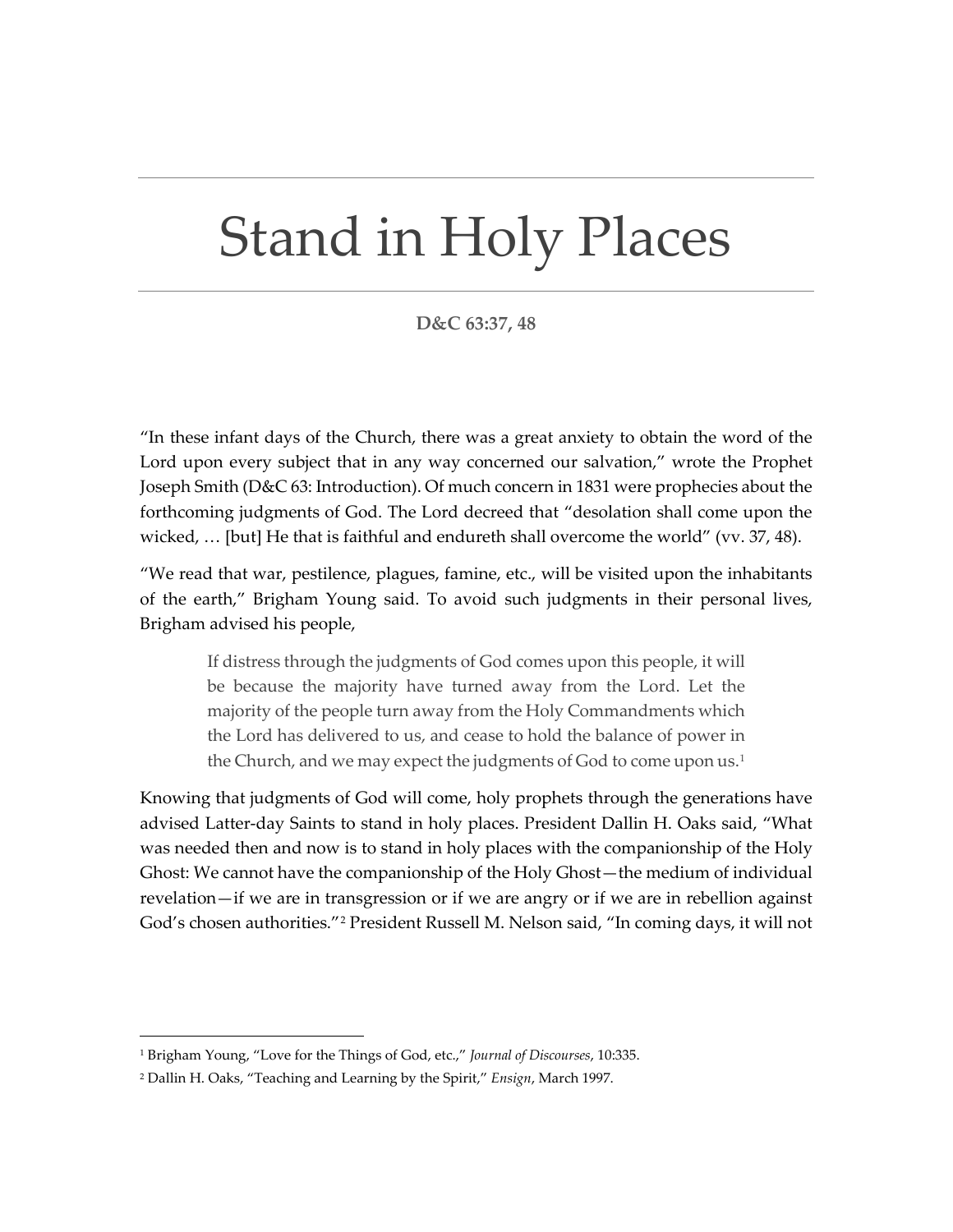be possible to survive spiritually without the guiding, directing, comforting, and constant influence of the Holy Ghost."[3](#page-1-0)

Elder Richard J. Maynes in his general conference address in October 2015 illustrated the importance of standing in holy places by telling a story from the life of Taiichi Aoba:

Elder Taiichi Aoba of the Seventy, who resides in a small mountain village in Shikoku, Japan, was asked to teach a class at a youth conference. "Stand Ye in Holy Places" was selected as the theme of the conference. After considering the theme and what to teach, Elder Aoba decided to use his vocation as a teaching tool. His work is making pottery.

Elder Aoba relates that his classroom of youth really sprang to life when they saw how he was able to almost magically transform the shape of the clay in his hands to plates, bowls, and cups. After his demonstration, he asked them if any of them would like to give it a try. They all raised their hands.

Elder Aoba had several of the youth come forward to try out their new interest. They assumed, after watching him, that this would be quite simple. However, none of them were successful in their attempts to make even a simple bowl.

They proclaimed: "I can't do this!" "Why is this so hard?" "This is so difficult." These comments took place as the clay flew all around the room.

He asked the youth why they were having such difficulty making pottery. They responded with various answers: "I don't have any experience," "I have never been trained," or "I have no talent." Based on the result, what they said was all true; however, the most important reason for their failure was due to the clay not being centered on the wheel. The youth thought that they had placed the clay in the center, but from a professional's perspective, it wasn't in the exact center. He then told them, "Let's try this one more time."

This time, Elder Aoba placed the clay in the exact center of the wheel and then started to turn the wheel, making a hole in the middle of the clay. Several of the youth tried again. This time everyone started clapping when they said: "Wow, it's not shaking," "I can do this," or "I

<span id="page-1-0"></span><sup>3</sup> Russell M, Nelson, "Revelation for the Church, Revelation for Our Lives," *Ensign*, May 2018.